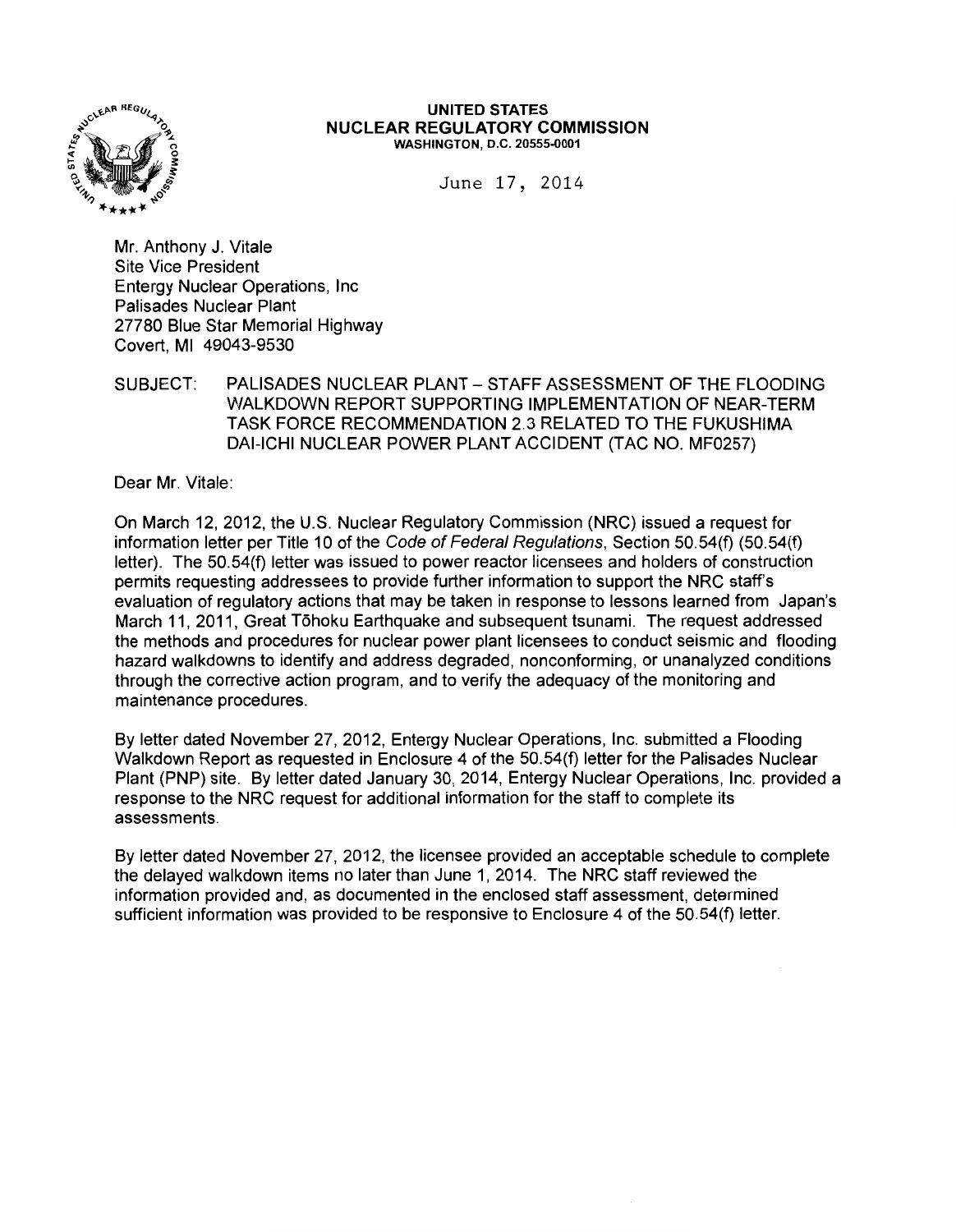A. Vitale - 2 -

If you have any questions, please contact me at (301) 415-8371 or by e-mail at Mahesh.Chawla@nrc.gov.

Sincerely,

Chanlane

Mahesh L Chawla, Project Manager Plant Licensing Branch 111-1 Division of Operating Reactor Licensing Office of Nuclear Reactor Regulation

Docket No. 50-255

Enclosures: Staff Assessment of Flooding Walkdown Report

cc w/encls: Distribution via Listserv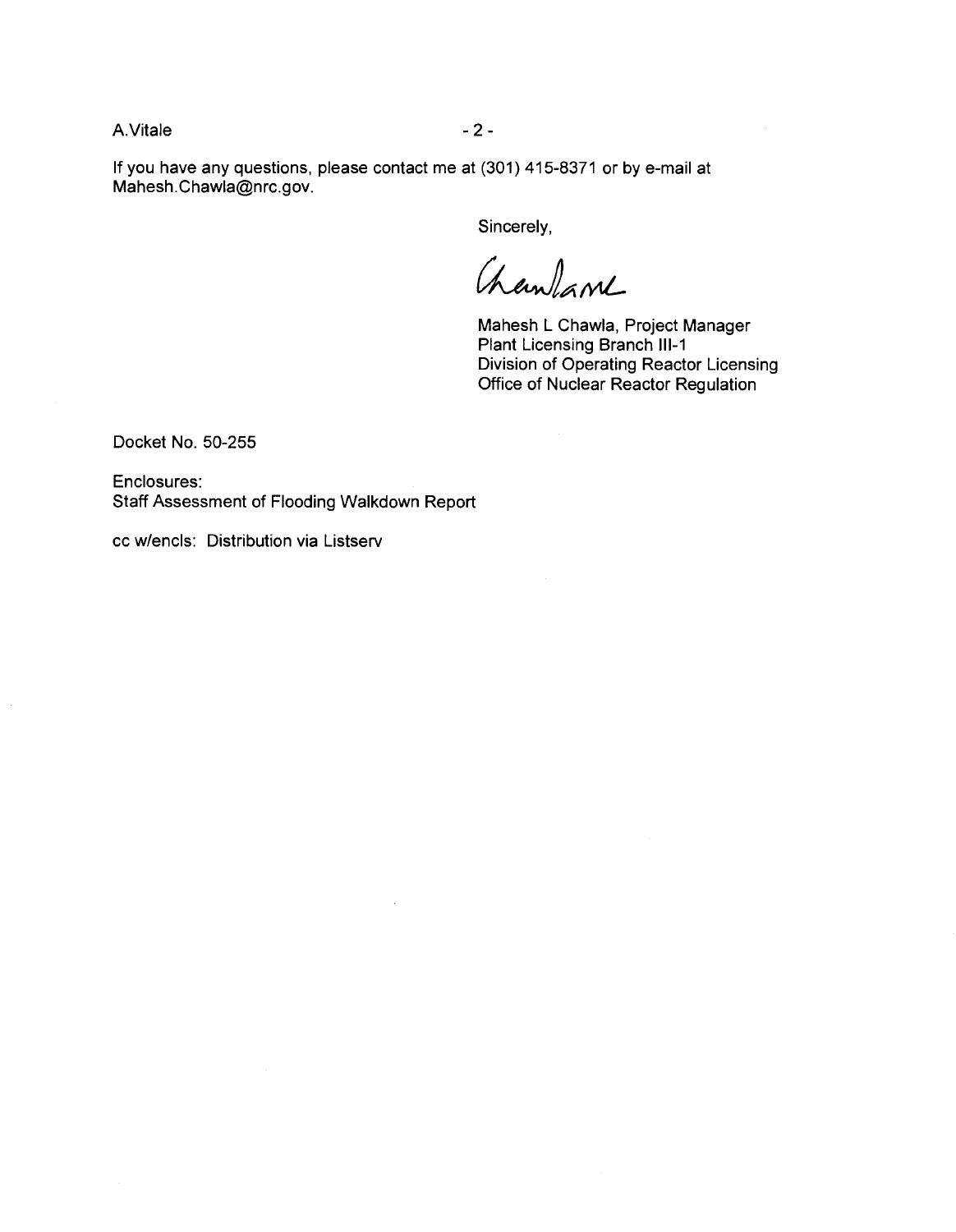# STAFF ASSESSMENT OF SEISMIC WALKDOWN REPORT

# NEAR-TERM TASK FORCE RECOMMENDATION 2.3 RELATED TO

# THE FUKUSHIMA DAI-ICHI NUCLEAR POWER PLANT ACCIDENT

# ENTERGY NUCLEAR OPERATIONS. INC.PALISADES NUCLEAR PLANT

# DOCKET NO. 50-255

### 1.0 INTRODUCTION

On March 12, 2012,<sup>1</sup> the U.S. Nuclear Regulatory Commission (NRC) issued a request for information per Title 10 of the Code of Federal Regulations, (10 CFR) Section 50.54(f) (50.54(f) letter) to all power reactor licensees and holders of construction permits in active or deferred status. The request was part of the implementation of lessons learned from the accident at the Fukushima Dai-ichi nuclear power plant. Enclosure 4, "Recommendation 2.3: Flooding,"2 to the 50.54(f) letter requested licensees to conduct flooding walkdowns to identify and address degraded, nonconforming, or unanalyzed conditions using the corrective action program (CAP), verify the adequacy of monitoring and maintenance procedures, and report the results to the NRC.

The 50.54(f) letter requested licensees to include the following:

- a. Describe the design basis flood hazard level(s) for all flood-causing mechanisms, including groundwater ingress.
- b. Describe protection and migration features that are considered in the licensing basis evaluation to protect against external ingress of water into systems, structures and components (SSCs) important to safety.
- c. Describe any warning systems to detect the presence of water in rooms important to safety.
- d. Discuss the effectiveness of flood protection systems and exterior, incorporated, and temporary flood barriers. Discuss how these systems and barriers were evaluated using the acceptance criteria developed as part of Requested Information item 1.h.
- e. Present information related to the implementation of the walkdown process (e.g., details of selection of the walkdown team and procedures) using the documentation template discussed in Requested Information item 1.j, including actions taken in response to the peer review.

<sup>1</sup> Agencywide Documents Access and Management System (ADAMS) Accession No. ML 12053A340

<sup>2</sup> ADAMS Accession No. ML 12056A050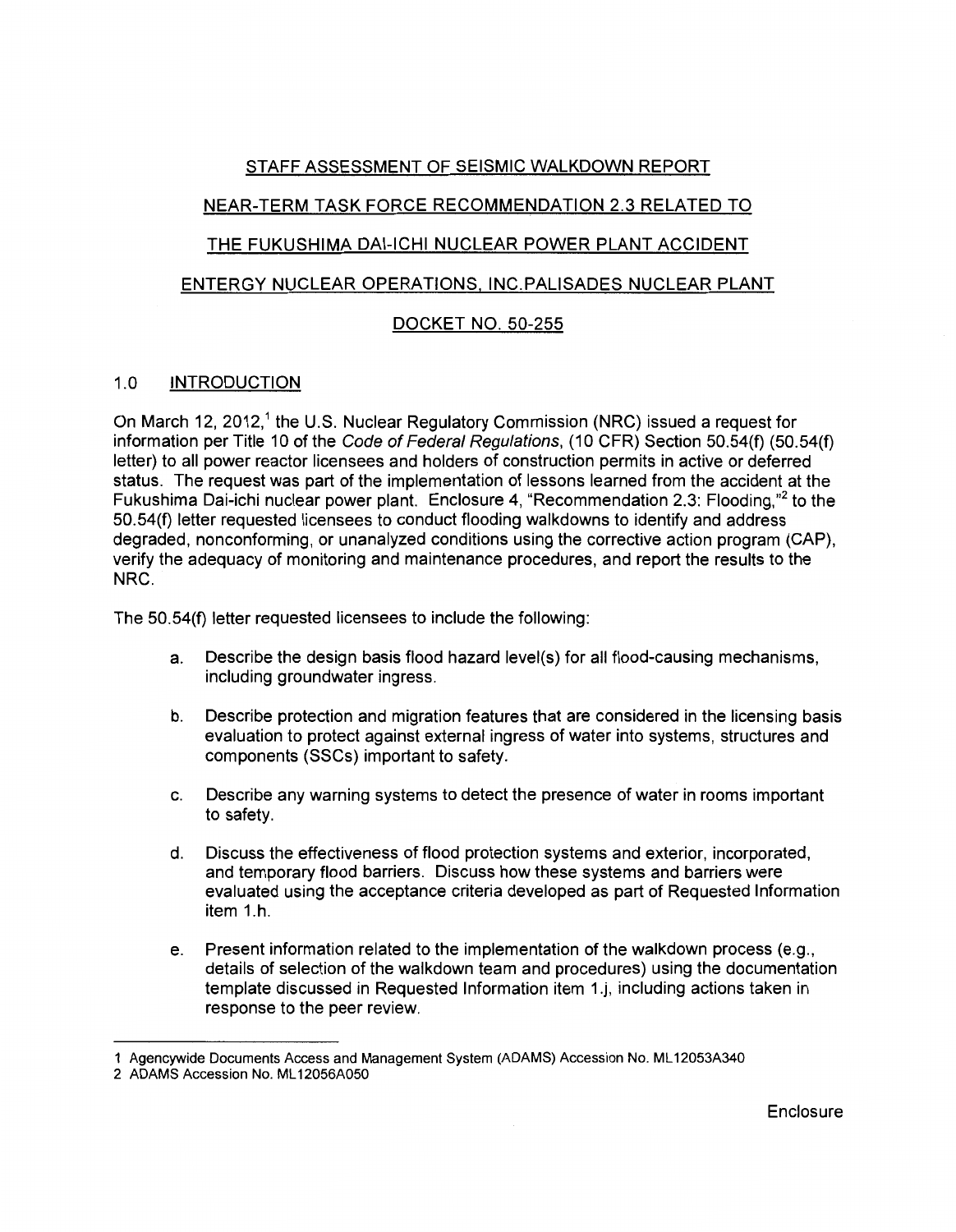- f. Results of the walkdown including key findings and identified degraded, nonconforming, or unanalyzed conditions. Include a detailed description of the actions taken or planned to address these conditions using guidance in Regulatory Issues Summary 2005-20, Revision 1, Revision to the NRC Inspection Manual Part 9900 Technical Guidance, "Operability Conditions Adverse to Quality or Safety," including entering the condition in the corrective action program.
- g. Document any cliff-edge effects identified and the associated basis. Indicate those that were entered into the corrective action program. Also include a detailed description of the actions taken or planned to address these effects.
- h. Describe any other planned or newly installed flood protection systems or flood mitigation measures including flood barriers that further enhance the flood protection. Identify results and any subsequent actions taken in response to the peer review.

In accordance with the 50.54(f) letter, Enclosure 4, Required Response Item 2, licensees were required to submit a response within 180 days of the NRC's endorsement of the flooding walkdown guidance. By letter dated May 21, 2012<sup>3</sup>, the Nuclear Energy Institute (NEI) staff submitted NEI 12-07, Revision 0, "Guidelines for Performing Verification Walkdowns of Plant Flood Protection Features" to the NRC staff to consider for endorsement. By letter dated May 31, 2012<sup>4</sup>, the NRC staff endorsed the walkdown guidance.

By letter dated November 27, 2012,<sup>5</sup> Entergy Nuclear Operations Inc. (ENO, the licensee), provided a response to Enclosure 4 of the 50.54(f) letter Required Response Item 2, for the Palisades Nuclear Plant (PNP). The NRC staff issued a request for additional information (RAI) to the licensee regarding the available physical margin (APM) dated December 23, 2013 $^{\circ}$ . The licensee responded by letter dated January 30, 2014<sup>7</sup>.

The NRC staff evaluated the licensee's submittals to determine if the information provided in the walkdown report met the intent of the walkdown guidance and if the licensee responded appropriately to Enclosure 4 of the 50.54(f) letter.

# 2.0 REGULATORY EVALUATION

The SSCs important to safety in operating nuclear power plants are designed either in accordance with, or meet the intent of Appendix A to 10 CFR Part 50, General Design Criteria (GDC) 2: "Design Bases for Protection Against Natural Phenomena;" and Appendix A "Seismic and Geological Criteria for Nuclear Plants," to 10 CFR Part 100. Criteria 2 states that SSCs important to safety at nuclear power plants shall be designed to withstand the effects of natural phenomena such as earthquakes, tornadoes, hurricanes, floods, tsunami, and seiches without loss of capability to perform their safety functions.

<sup>3</sup> ADAMS Package Accession No. ML 121440522

<sup>4</sup> ADAMS Accession No. ML12144A142

<sup>5</sup> ADAMS Accession No. ML 12332A377

<sup>6</sup> ADAMS Accession No. ML 13325A891

<sup>7</sup> ADAMS Accession No. ML 14034A168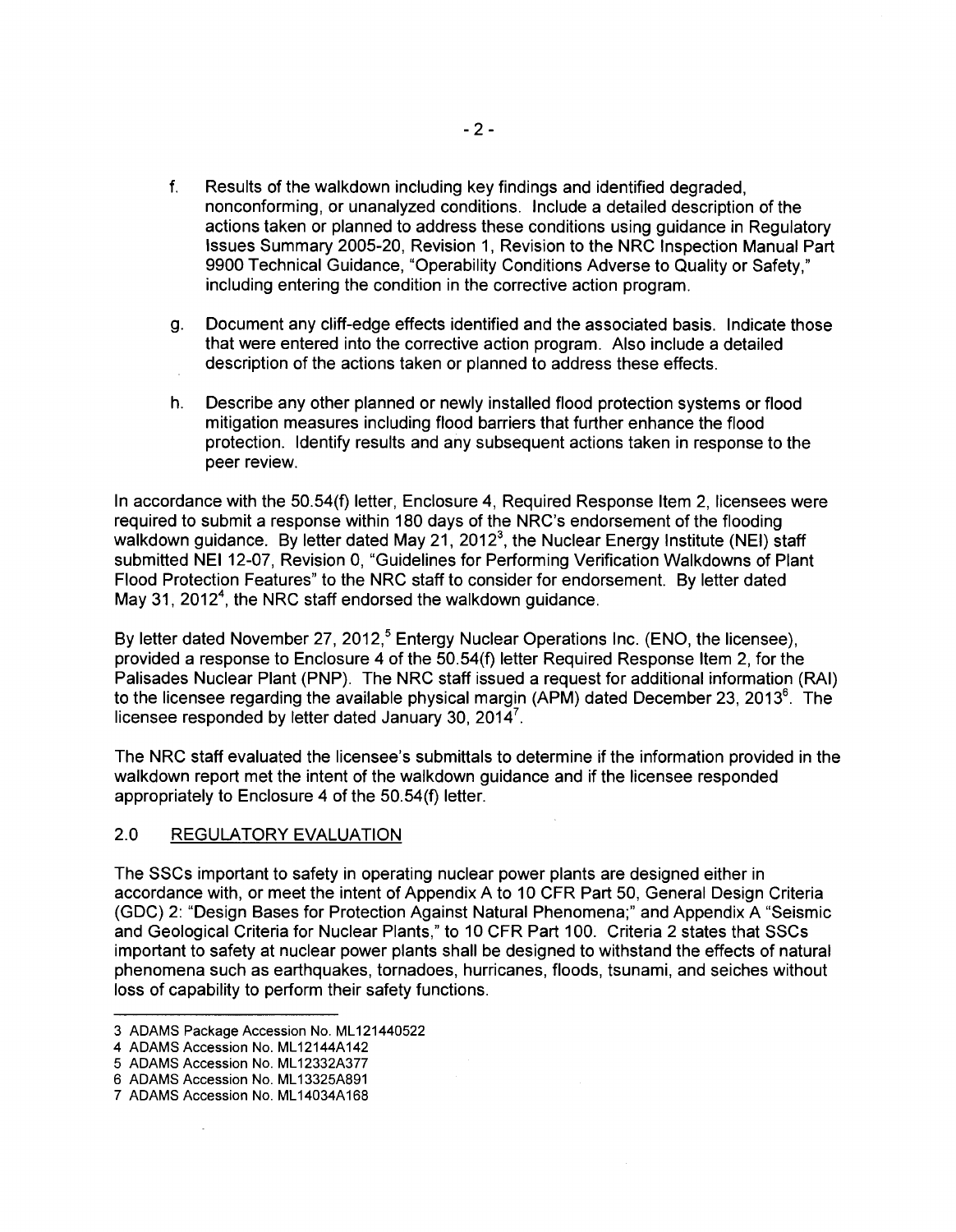For initial licensing, each licensee was required to develop and maintain design bases that, as defined by 10 CFR 50.2, identify the specific functions to be performed by an SSC, and the specific values or ranges of values chosen for controlling parameters as reference bounds for the design.

The design bases for the SSCs reflect appropriate consideration of the most severe natural phenomena that have been historically reported for the site and surrounding area. The design bases also reflect sufficient margin to account for the limited accuracy, quantity, and period of time in which the historical data have been accumulated.

The current licensing basis (CLB) is the set of NRC requirements applicable to a specific plant, and a licensee's written commitments for ensuring compliance with, and operation within, applicable NRC requirements and the plant-specific design basis that are in effect.

### 3.0 TECHNICAL EVALUATION

#### 3.1 Design Basis Flooding Hazard for Palisades Nuclear Plant

The licensee reported that the design basis flood hazard for the site is the probable seiche flooding from Lake Michigan, with a maximum flood level of 594.1 ft mean sea level (MSL). The duration of this storm is not specified in the current licensing basis, but is stated to be "measured in minutes rather than hours." The probable maximum precipitation (PMP) of 25.5 inches within 6 hours at the site is an additional design basis flood, with a stated flooding level of less than 6 inches above grade (590.0 ft MSL) at all safety related structures.

Other flooding mechanisms included in the CLB and discussed in Section 2.1 of the Flooding Walkdown Report are wind wave activity and maximum water table. Both of these mechanisms are stated to produce flood elevations lower than the seiche flooding elevation.

Based on the NRC staff's review, the licensee appears to have described the design basis flood hazard level requested in the 50.54(f) letter and is consistent with the walkdown guidance.

### 3.2 Flood Protection and Mitigation

#### 3.2.1 Flood Protection and Mitigation Description

The licensee stated that the CLB flood protection is to an elevation of 594.4 ft. The safety related buildings are designed to withstand flooding by the PMP event to a water depth of 6 inches throughout the site and to a depth of five feet on the east side of the Service Building (non-safety related structure). There are incorporated or exterior passive features that prevent flooding and an "Acts of Nature" procedure that provides actions to be taken in the event of external flooding caused by natural phenomena. The facilities, systems, and equipment were designed to be protected against the seiche flood level of 594.1 ft and the six hour PMP. Safety-related SSCs are protected by being housed in Category 1 structures, designed to withstand the design flood or located above the maximum design basis flooding level. Site storm sewers and drainage ditches surrounding SSCs are designed to carry the majority of the PMP runoff.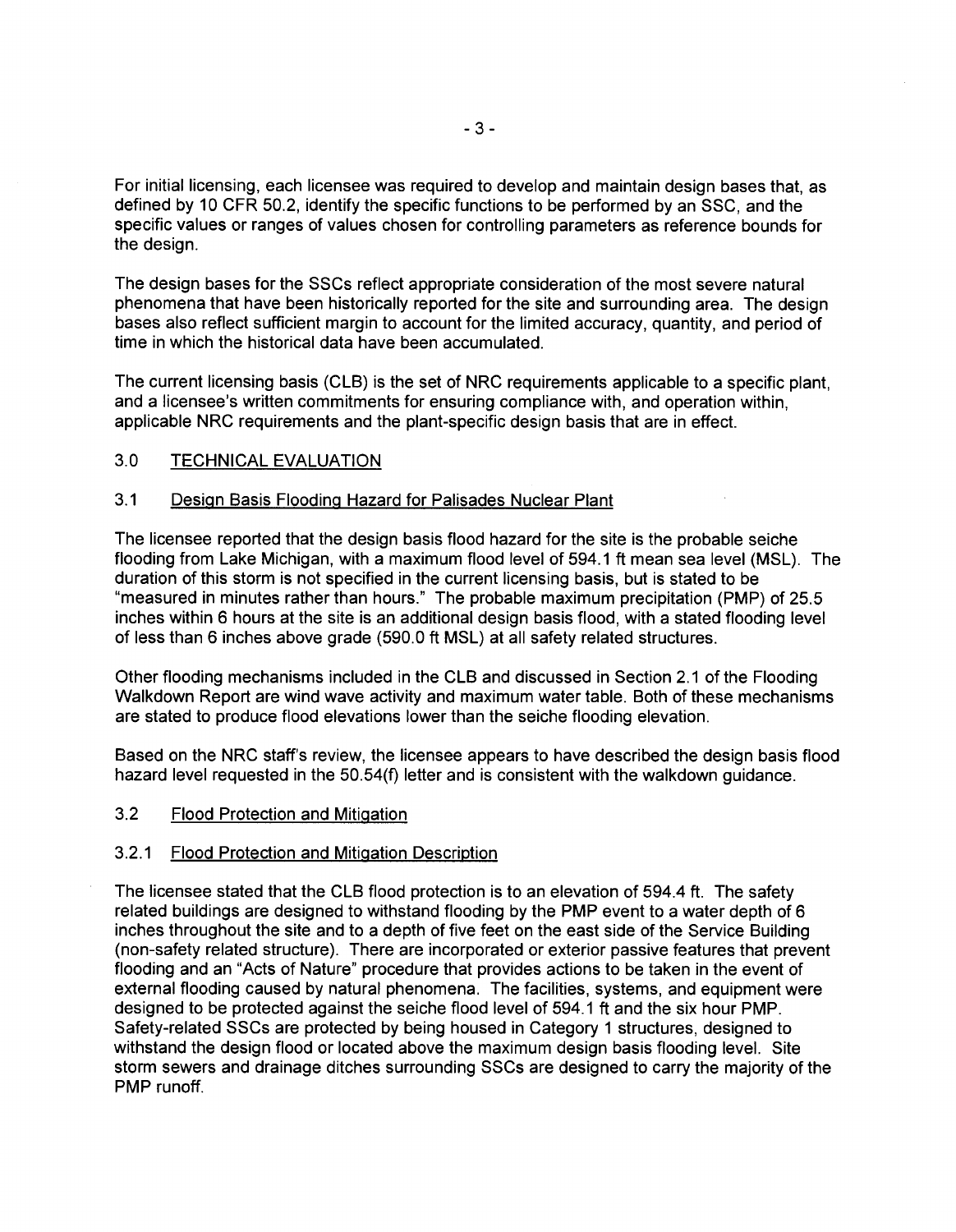# 3.2.2 Incorporated and Exterior Barriers

The licensee reported that the site has incorporated and/or exterior barriers that are permanently in-place, requiring no operator manual actions. These barriers include: walls and floors for the Auxiliary Building, Turbine Building, and the Screen House; and the concrete cement top of the Fuel Oil Tank T-10A, and tank penetration caps.

# 3.2.3 Temporary Barriers and Other Manual Actions

The licensee stated that the site has no temporary barriers nor manual actions that require operator action. The watertight doors in the Turbine Building and Auxiliary Building are considered incorporated active barriers, however are normally closed therefore do not require manual actions.

### 3.2.4 Reasonable Simulation and Results

The licensee did not perform reasonable simulation, because procedures are not credited in the CLB and temporary flood barriers are not necessary.

### 3.2.5 Conclusion

Based on the NRC staffs review, the licensee appears to have described protection and mitigation features as requested in the 50.54(f) letter and the walkdown guidance.

### 3.3 Warning Systems

The licensee reported that the current licensing basis at PNP does not credit any flood warning systems for external flood protection.

Based on the NRC staff's review, the licensee appears to have provided information to describe any warning systems, as requested in the 50.54(f) letter and consistent with the walkdown guidance.

### 3.4 Effectiveness of Flood Protection Features

The licensee determined that there were no deficiencies and that the flood protection features at PNP are designed to withstand design basis external flooding events.

Based on the NRC staff's review, the licensee appears to have discussed the effectiveness of flood protection features as requested in the 50.54(f) letter and consistent with the walkdown guidance.

### 3.5 Walkdown Methodology

By letter dated June 8, 2012, $^8$  the licensee responded to the 50.54(f) letter that they intended to utilize the NRC endorsed walkdown guidelines contained in NEI 12-07, "Guidelines for

<sup>8</sup> ADAMS Accession No. ML 12163A533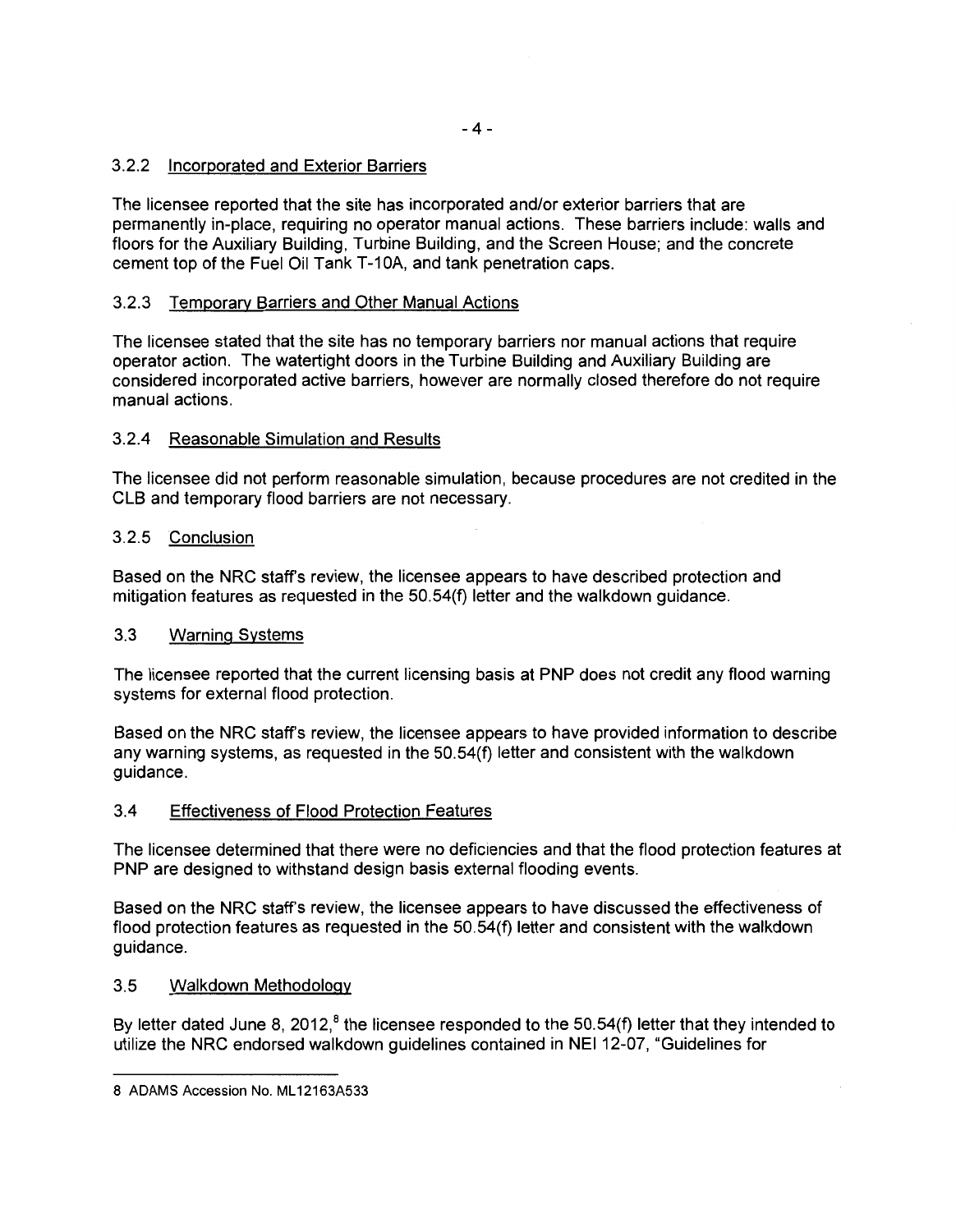Performing Verification Walkdowns of Plant Flood Protection Features." The licensee's walkdown submittal dated November 27, 2012, indicated that the licensee implemented the walkdowns consistent with the intent of the guidance provided in NEI 12-07. The licensee did not identify any exceptions from NEI 12-07.

Based on the NRC staff's review, the licensee appears to have discussed the effectiveness of flood protection features as requested in the 50.54(f) letter and consistent with the walkdown guidance.

#### 3.6 Walkdown Results

#### 3.6.1 Walkdown Scope

The licensee performed walkdowns of 36 flood protection features including walls, floors, penetration seals, internal conduits, manhole covers, watertight doors, storm drains, and roof drains.

The licensee did not discuss if different modes of operation or concurrent environmental conditions were considered for the flooding walkdowns, however the CLB does not require consideration of different modes nor concurrent environmental conditions, therefore the intent of the walkdown guidance has been met.

The licensee did use acceptance criteria in accordance with NEI 12-07. The licensee also used ENO procedures associated with condition monitoring of maintenance rule structures per 10 CFR 50.65. In addition, the maintenance procedures for the inspection of penetration seals were used as a reference in determining the acceptance criteria.

### 3.6.2 Licensee evaluation of flood protection effectiveness. key findings. and identified deficiencies

The licensee performed an evaluation of the overall effectiveness of the plant's flood protection features. The main flood protection features were assessed to be capable of withstanding the design basis external flooding event. Barriers were, for the most part determined to be functional, with a junction boxes and electrical penetrations requiring flood seals to be installed.

In addition one inch holes were discovered in manhole covers throughout the site, for use as crowbar insertion points. The licensee determined that the holes would allow only a small amount of water ingress through the manhole covers. The inundation of the specific manholes does not result in flooding of safety related structures, systems, and components due to the low volume of water that enters through holes.

NEI 12-07 defines a deficiency as follows: "a deficiency exists when a flood protection feature is unable to perform its intended function when subject to a design basis flooding hazard." The licensee did not identify deficiencies because of the flood walkdowns.

NEI 12-07 specifies that licensees identify observations in the corrective action program (CAP) that were not yet dispositioned at the time the walkdown report was submitted. ENO did not identify observations awaiting disposition.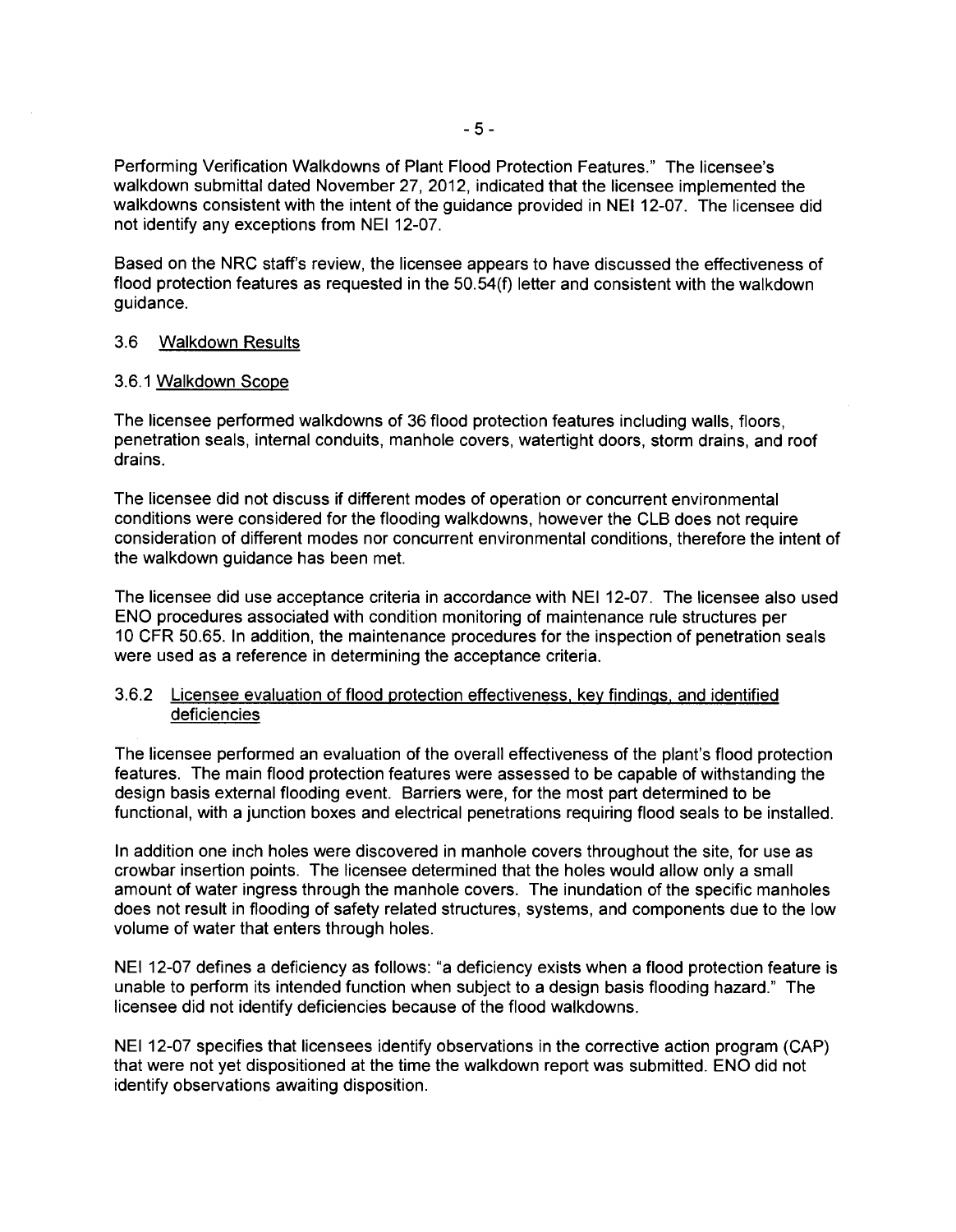Potential deficiencies were described in Section 7.3 of the Walkdown Report. This section describes actions that are required for the plant to fully comply with plant design requirements, and the CAP process is being used to track these issues. There are 10 actions listed in this section.

# 3.6.3 Flood Protection and Mitigation Enhancements

The licensee determined that no enhancements were necessary.

### 3.6.4 Planned or newly installed features

The licensee did not determine that changes were necessary by the flood walkdowns.

### 3.6.5 Deficiencies Noted and Actions Taken or Planned to Address

Licensee noted the following deficiencies and actions have been taken or planned to address the deficiencies:

- One inch holes used to lift covers at all manholes. The licensee determined that the holes do not allow enough flooding to compromise safety.
- Several electrical junction boxes not protected against flooding or material degradation that reduced flood protection.
- Service Water Pump pressure switches not protected against flooding.
- Card reader conduits not sealed against flooding.
- Penetrations for instrument air lines not sealed.

The licensee entered all deficiencies into the corrective action program, and all were addressed prior to the completion of the walkdown. Operability was determined, and all features can perform their flood protection function.

### 3.6.6 Staff analysis of walkdowns

NRC staff reviewed the licensee walkdown report dated November 27, 2012. The staff also reviewed the additional information in conjunction with the submitted walkdown report.

As part of the walkdown effort, the licensee evaluated the capability of flood protection features by conducting a set of visual inspections. The features were confirmed to be in place and available and also to be capable of performing their intended flood protection or mitigation functions. No changes or enhancements to flood protection or mitigation features were identified as a result of the walkdowns.

During the walkdowns, the items listed in Subsection 3.6.5 above were identified as not immediately acceptable; however, corrective actions were identified and are being taken. The actions taken included operability determinations that demonstrated that features could still perform their intended function.

Based on the NRC staff's review, the licensee appears to have provided results of the walkdown and described any other planned or newly installed flood protection systems or flood mitigation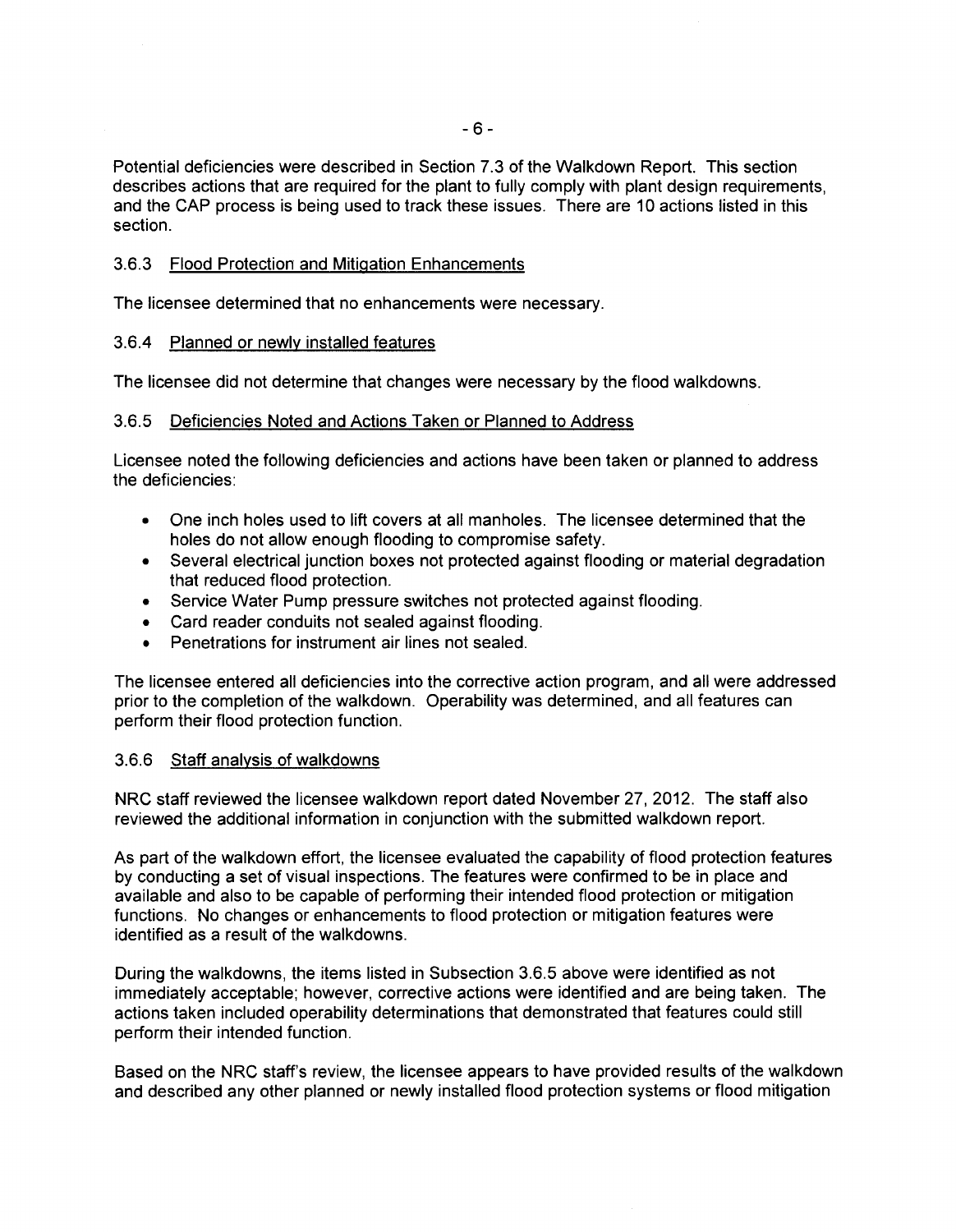measures as requested in the 50.54(f) letter and consistent with the walkdown guidance. Based on the information provided in the licensee's submittals, the NRC staff concludes that the licensee's implementation of the walkdown process meets the intent of the walkdown guidance.

# 3.6. 7 Available Physical Margin

NRC staff issued a request for additional information RAI to the licensee regarding the APM dated December 23, 2013<sup>9</sup>. The licensee responded by letter dated January 30, 2014<sup>10</sup>. The licensee has reviewed their APM determination process, and entered any unknown APMs into their CAP. The staff reviewed the response, and concluded that the licensee met the intent of the APM determination per NEI 12-07

Based on the NRC staff's review, the licensee appears to have documented the information requested for any cliff-edge effects, as requested in the 50.54(f) letter and consistent with the walkdown guidance. Further, the NRC staff reviewed the response, and concludes that the licensee met the intent of the APM determination per NEI 12-07.

# 3.7 NRC Oversight

# 3.7.1 Independent Verification by Resident Inspectors

On June 27, 2012, the NRC issued Temporary Instruction (TI) 2515/187 "Inspection of Near-Term Task Force Recommendation 2.3 Flooding Walkdowns." In accordance with the Tl, NRC inspectors independently verified that the Palisades licensee implemented the flooding walkdowns consistent with the intent of the walkdown guidance. Additionally, the inspectors independently performed walkdowns of a sample of flood protection features. The inspection report dated February 11, 2013, documents the results of this inspection. No findings of significance were identified.

# 4.0 SSCs NOT WALKED DOWN

The licensee identified restricted access features.

The licensee provided justification for the delay in walkdowns of restricted access features. Two restricted access features require boroscoping, and the third is in an energized junction box that can only be accessed during an outage.

### 4.1 Restricted Access

The licensee described two buried diesel floor drain check valves that were not inspected due to being classified as restricted access features. The license provided reasonable assurance that the valves will perform their flood protection functions, as they are a part of a periodic Preventative Maintenance activity. In addition, a conduit watertight seal was also classified as restricted access. The licensee provided reasonable assurance that the seal will perform the

<sup>9</sup> ADAMS Accession No. ML 13325A891

<sup>10</sup> ADAMS Accession No. ML 14034A168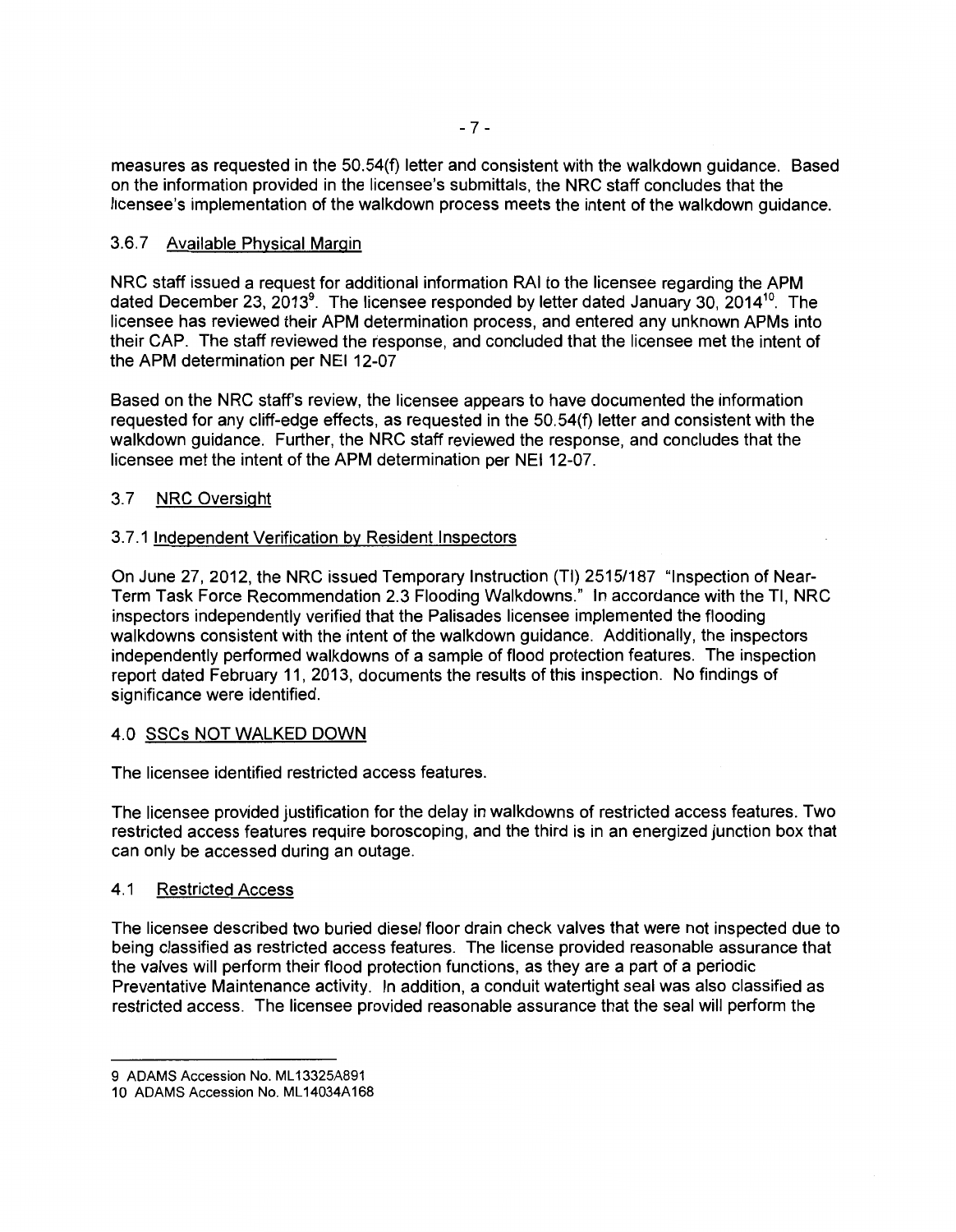designed flood protection function .The licensee committed to inspecting all of these features by June 1, 2014.

#### 4.2 Inaccessible Features

The licensee did not identify any inaccessible features.

#### 5.0 CONCLUSION

The NRC staff concludes that the licensee's implementation of flooding walkdown methodology meets the intent of the walkdown guidance. The staff concludes that the licensee, through the implementation of the walkdown guidance activities and, in accordance with plant processes and procedures, verified the plant configuration with the current flooding licensing basis; addressed degraded, nonconforming, or unanalyzed flooding conditions; and verified the adequacy of monitoring and maintenance programs for protective features. Furthermore, the staff notes that no immediate safety concerns were identified. By letter dated November 27, 2012, the licensee provided an acceptable schedule to will complete the delayed walkdown items no later than June 1, 2014,The NRC staff reviewed the information provided and determined that sufficient information was provided to be responsive to Enclosure 4 of the 50.54(f) letter.